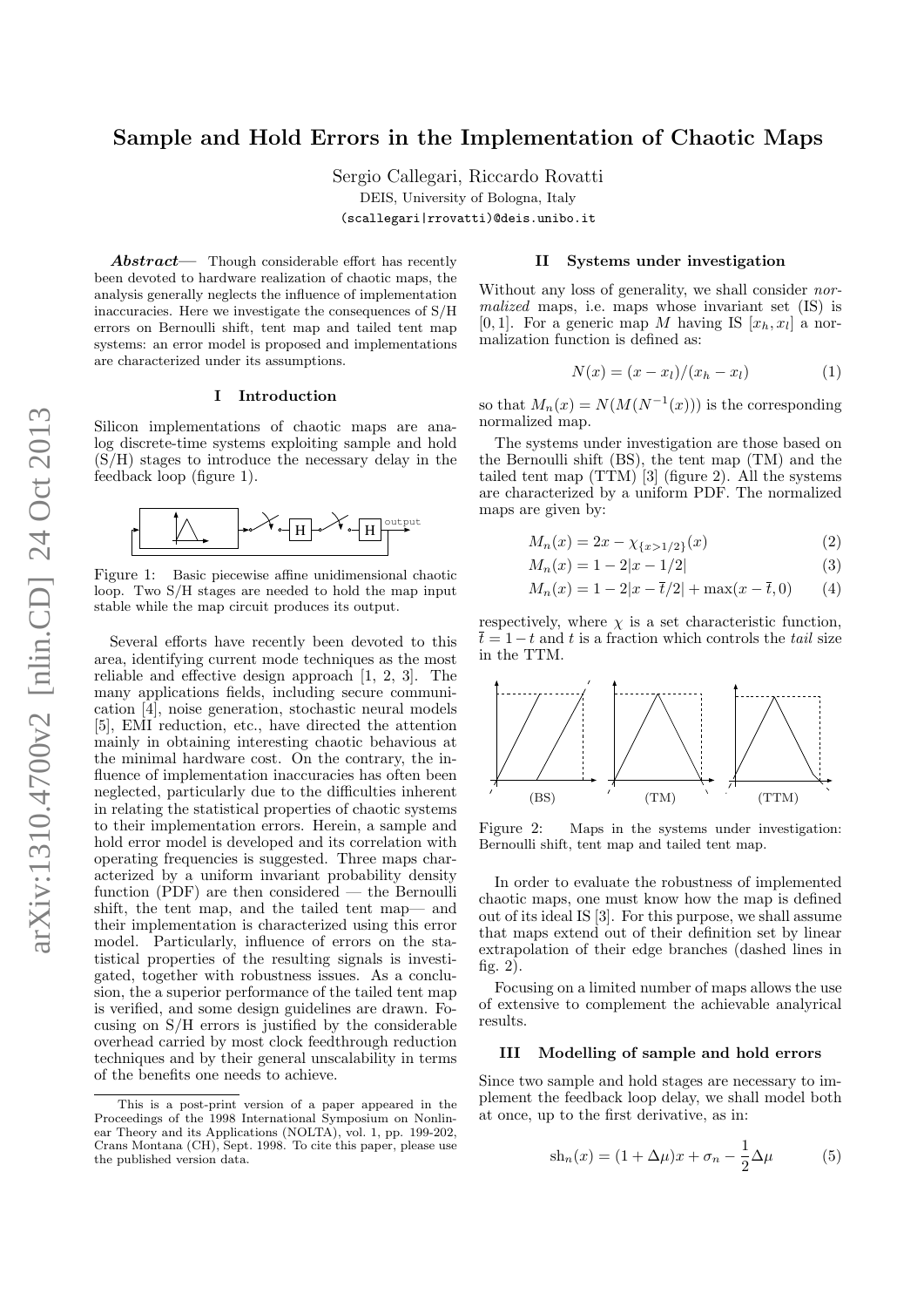where  $\Delta \mu$  is a slope error and  $\sigma_n$  is a normalized offset. Note that, once again, generality is preserved by means of normalization, so that the S/H model for a generic system would be

$$
sh(x) = N^{-1} \left( (1 + \Delta \mu) N(x) + \sigma_n - \frac{1}{2} \Delta \mu \right) \quad (6)
$$

where  $N$  is the normalization function [\(1\)](#page-0-2). Since the ideal S/H behaviour is sh $(x) = x$ ,  $\Delta \mu$  and  $\sigma_n$  are numeric indexes for the S/H error. Modelling up to the first derivative represents a compromise between accuracy and the need to keep error quantification simple and physically meaningful:  $\Delta \mu$  and  $\sigma_n$  correspond to the common concepts of signal dependent and signal independent S/H errors and appear useful for the present analysis. However higher order modelling would be necessary to accurately esteem errors on the statistics of implemented systems, as it will appear further on.

Note that a viable way to consider S/H errors is thinking of the ideal iteration of a perturbed map, which is a combination of the ideal map and the S/H characteristic. Finally, notice that in many chaotic map implementations the S/H stages represent the speed bottleneck due to a accuracy/sample-latency tradeoff: for any given S/H circuit  $\Delta \mu$  and  $\sigma_n$  can be reduced only by increasing the memory capacitance or by slowing the sample-to-hold commutation. Both actions limit the cycle frequency.

#### IV Characterization of implemented systems

Characterization of the implemented chaotic maps will be given by considering  $S/Hs$  as the sole error source and by looking at the following features:

Lack of robustness: shown by total loss of the system characteristic behaviour (loss of chaoticity, acquisition of an IS which is not an interval).

Alteration of the invariant set: S/H errors usually alter the set in which a chaotic system produces its samples. If  $[x_l, x_h]$  is the ideal IS and  $[\tilde{x}_l, \tilde{x}_h]$  is the IS due to S/H errors, the normalized IS error:

$$
\epsilon_b = |N(\tilde{x}_h) - 1| + |N(\tilde{x}_l)| \tag{7}
$$

In some applications,  $\epsilon_b$  may not be critical. Furthermore, it may be possible to track  $\tilde{x}_h$  and  $\tilde{x}_l$  dynamically  $\epsilon_b$  by linear rescaling.

Alteration of the probability density function **(PDF):** expressed using an  $\overrightarrow{L_1}$  norm. If  $\psi$  be the ideal PDF and  $\tilde{\psi}$  the real one, then the normalized PDF<sub>s</sub> are:

$$
\psi_n(x) = (x_h - x_l) \psi(N^{-1}(x))
$$
\n(8)

$$
\tilde{\psi}_n(x) = (\tilde{x}_h - \tilde{x}_l) \tilde{\psi}(x \cdot (\tilde{x}_h - \tilde{x}_l) + \tilde{x}_l)
$$
 (9)

and the normalized PDF error is:

$$
\epsilon_{\psi} = \int_0^1 |\psi_n(x) - \tilde{\psi}_n(x)| dx \qquad (10)
$$

Notice that this valuation of the PDF error implies linear compensation of  $\epsilon_b$ .

Alteration of the cumulative probability density function (CDF): evaluated using an  $L_1$  norm. If  $\Psi$  is the ideal cumulative probability density function (CDF) and  $\tilde{\Psi}$  the real CDF, then the normalized CDFs are

$$
\Psi_n = \Psi(N^{-1}(x))\tag{11}
$$

$$
\tilde{\Psi}_n = \tilde{\Psi}(x \cdot (\tilde{x}_h - \tilde{x}_l) + \tilde{x}_l)
$$
\n(12)

and the normalized CDF error is:

$$
\epsilon_{\Psi} = \int_0^1 |\Psi_n(x) - \tilde{\Psi}_n(x)| dx \qquad (13)
$$

## V Results and analysis

Characterization of map implementations achieved by simulation is shown in figures [3,](#page-1-0) [4](#page-2-0) and [5](#page-2-1) (error for a BS, a TM, and a TTM  $(t = 10\%)$  based system): three surfaces and contours are plotted for each map, illustrating  $\epsilon_b$ ,  $\epsilon_{\psi}$  and  $\epsilon_{\Psi}$  as a function of  $\Delta \mu$  and  $\sigma_n$ . White areas in the contour plots represent loss of the system characteristic behaviour.



<span id="page-1-0"></span>Figure 3: Behaviour of Bernoulli shift based systems in presence of S/H errors (x-axis: slope error  $\Delta \mu$ , y-axis: offset error  $\sigma_n$ ). Top: IS bounds error; middle: PDF error; bottom CDF error. In contour plots darker regions represent lower errors, white regions are those where the system diverges.

For what concerns robustness and alterations in the invariant set, analytical results have been obtained in perfect accordance with simulations, while evaluation of errors on truly statistical properties (PDF, CDF) relies on numerical computations.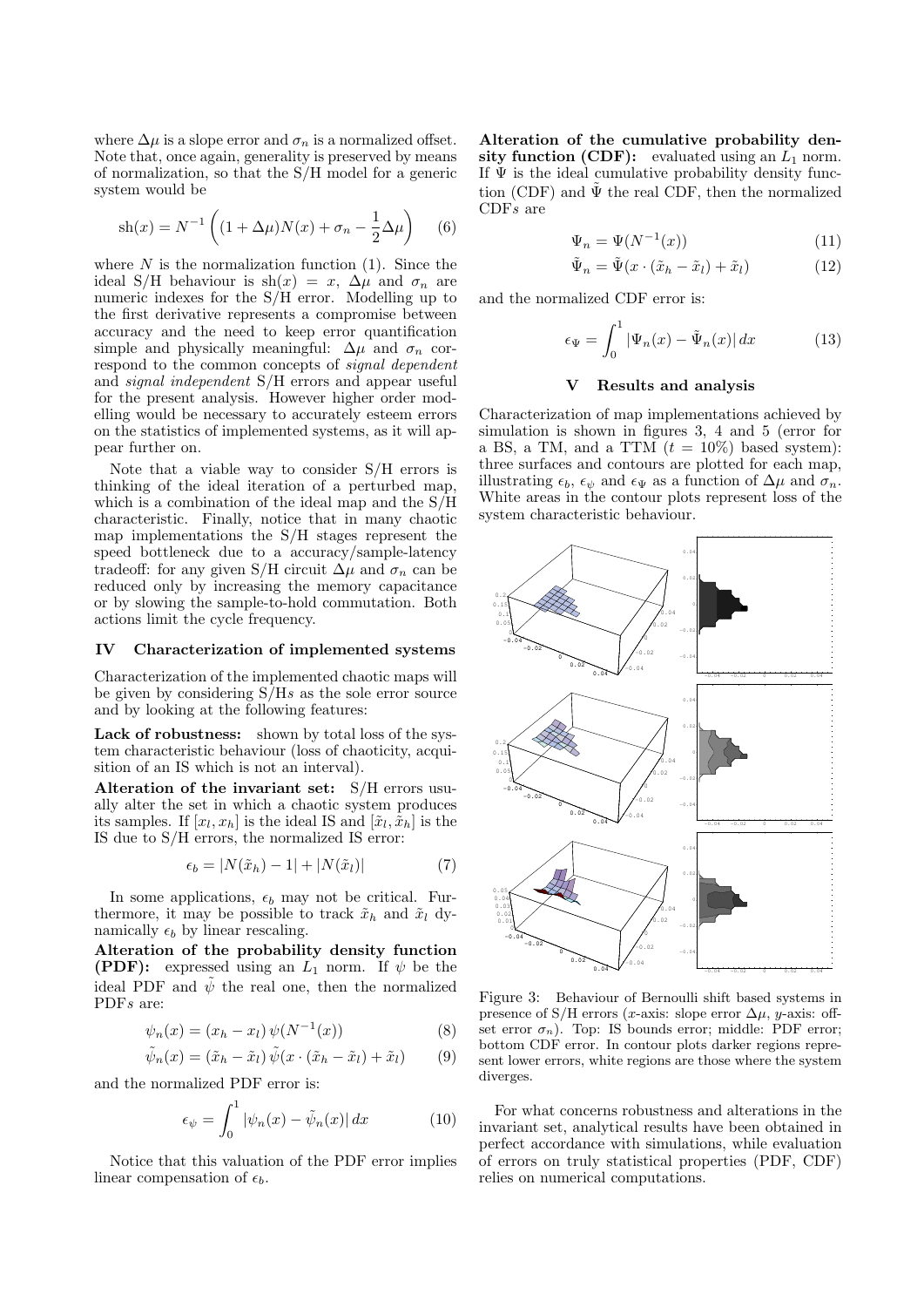

<span id="page-2-0"></span>Figure 4: Behaviour of tent map based systems in presence of S/H errors. See also caption of figure [3](#page-1-0)

<span id="page-2-4"></span>**Robustness.** Non-allowable values of  $\Delta \mu$  and  $\sigma_n$  for which systems based on the BS, TM and TTM diverge can be determined analytically. Namely:

$$
\begin{cases}\n\sinh(0) > x_0 \quad \text{for } x_0 = \sinh(2x_0) \\
\sinh(1) < x_1 \quad \text{for } x_1 = \sinh(2x_1 - 1)\n\end{cases} \tag{14}
$$

is the allowable region for the Bernoulli shift,

$$
sh_n(M_n(sh_n(1))) > x_0 \text{ for } x_0 = sh_n(2x_0) \qquad (15)
$$

for the tent map, and

$$
sh_n(M_n(sh_n(1))) > x_0 \text{ for } x_0 = sh_n(2x_0 + t) \quad (16)
$$

for the tailed tent map. By substituting the proposed S/H model one gets:

$$
\Delta \mu < 2\sigma_n \quad \wedge \quad \Delta \mu < -2\sigma_n \tag{17}
$$

$$
\Delta \mu < 0 \tag{18}
$$

$$
\sigma_n > \frac{2\Delta\mu^2 - 3\Delta\mu - 2t}{2(1 - 2\Delta\mu)}\tag{19}
$$

respectively, which all find confirmation in the graphs.

In spite of the approximations in the S/H modelling, a clear tendency emerges: perturbations increasing the steepness of the BS and the TM ( $\Delta \mu > 0$ ) lead to systems diverging to infinity. For these maps, even ideal implementations can diverge if noise gets superimposed to the status variable (in fact  $\Delta \mu = 0$  does



<span id="page-2-1"></span>Figure 5: Behaviour of tailed tent map based systems in presence of S/H errors. See also caption of figure [3](#page-1-0)

the TTM is tolerant to perturbation, showing a tolerance level which is controllable via parameter  $t \geq 3$ .

TM and BS systems can be made tolerant to perturbation by altering the maps outside their ideal IS. For instance, a *hooked* TM can be defined as  $M(x) =$  $1-2|x-1/2|+(2+a) \max(-x,0), \text{ with } a>2.$  However, this is expensive, requiring an additional comparator to provide the hook breakpoint. Alternatively, robustness can be guaranteed by designing the systems so that the map steepness is made slightly lower than its stated value, but in this case robustness is paid in terms of PDF and CDF accuracy. Note that a way to lower the map steepness is to adopt a S/H topology characterized by  $\Delta \mu > 0$ . Since this is not difficult to be done (see next section), in some sense S/H errors can be exploited to enhance the implementation robustness of certain systems.

Alteration of the invariant set. For the BS one gets:

<span id="page-2-2"></span>
$$
\tilde{x}_h = \text{sh}(x_h), \quad \tilde{x}_l = \text{sh}(x_l) \tag{20}
$$

while for both the TM and the TTM

<span id="page-2-3"></span>
$$
\tilde{x}_h = \text{sh}(x_h), \quad \tilde{x}_l = \text{sh}(M(\tilde{x}_h)) \tag{21}
$$

Equations  $(20)$  and  $(21)$  (which are valid only for small errors) lead to

$$
\epsilon_b = \left| \frac{1}{2} \Delta \mu + \sigma_n \right| + \left| -\frac{1}{2} \Delta \mu + \sigma_n \right| \tag{22}
$$

$$
\epsilon_b \approx \left| \frac{1}{2} \Delta \mu + \sigma_n \right| + \left| -\frac{3}{2} \Delta \mu - \sigma_n \right| \tag{23}
$$